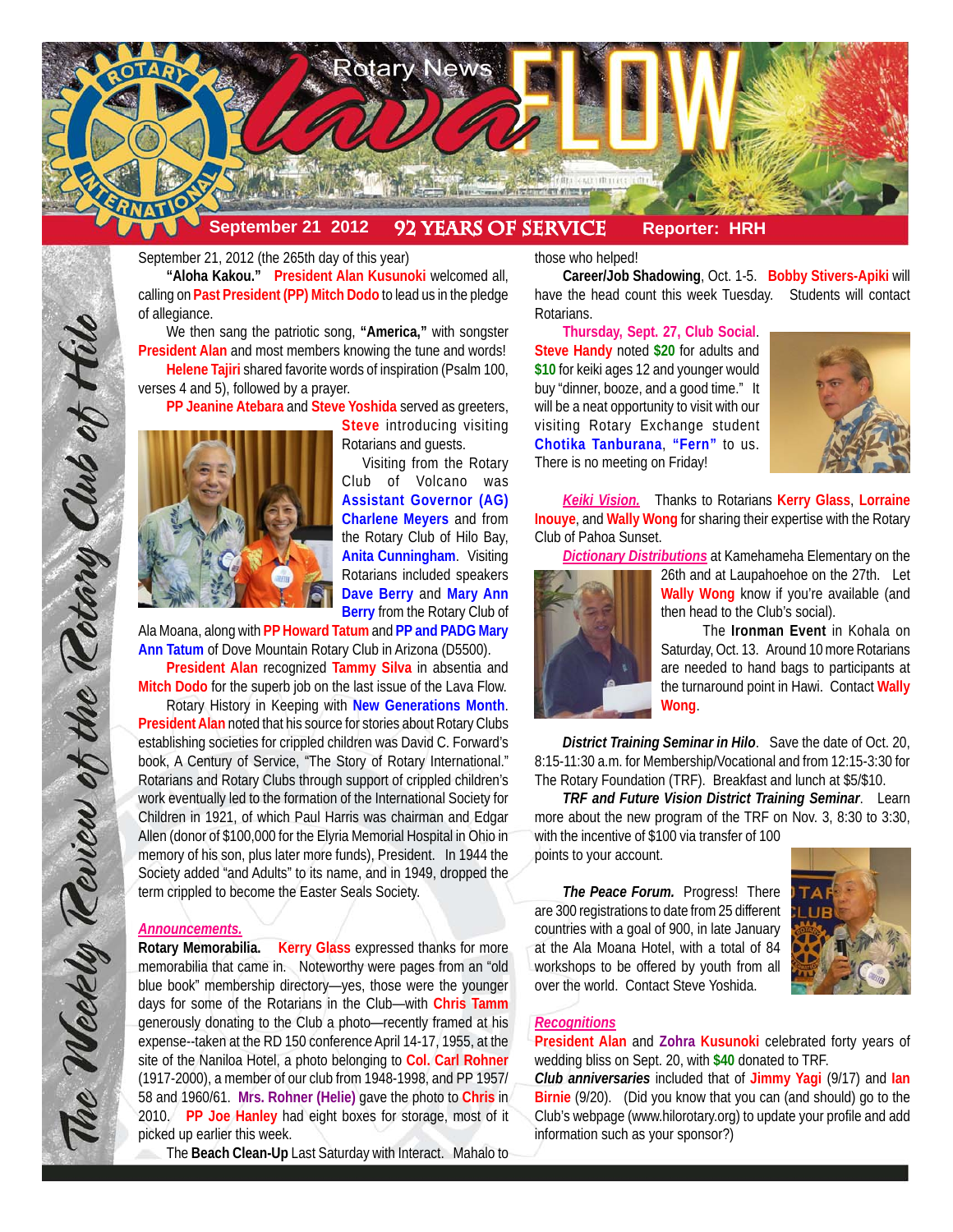# *Birthdays:*

**Yoko Hayano** September 3 **Bob Fox** September 5 **John McElvaney** September 8 **Craig Shikuma** September 9 **Cel Ruwethin** September 10 **Cindy Boots** September 14 **Tim Beatty** September 22 **Sam Wallis Jr.** September 22 **Aki Watanabe** September 24 **Doug Arnott** September 29

# *Club Anniversary:*

**Tom Olcott** September 1 **Joe Hanley Jr.** September 4 **Jimmy Yagi** September 17 **Ian Birnie** September 20 **Newton Chu** September 22 **Jerry Watanabe** September 22 **Tim Beatty** September 27 **Corey Kawamoto** September 27

## *Wedding Anniversary:*

**Tim & Kanoa Beatty** September 2 **Helen & Don Hemmes** September 2 **Rand & Joann Mundo** September 6 **Misti & James Tyrin** September 8 **Alan & Zohra Kusunoki** September 20

### *Announcements:*

**Thurs. Sept. 27 Club Social - Wailoa Park TBA Fri. Sept. 28 No Meeting Fri. Oct. 5 Kevin Hopkins Pacific Aquaculture & Coastal Resources Center**

| Immediate Past President  Joe Hanley          |
|-----------------------------------------------|
|                                               |
|                                               |
|                                               |
|                                               |
| Club Administration  Tom Brown                |
| Service Projects  Mitchell Dodo               |
| Rotary Foundations  Susan Munro               |
| Membership  Nancy Cabral                      |
| Public Relations  Robert Hanley               |
| International Service  Steve Yoshida          |
| Community Service  Wallace Wong               |
| Vocational Service  Bobby Stivers-Apiki       |
| New Generations  Gail Takaki                  |
|                                               |
| The Rotary Foundation  Susan Munro            |
| Hawaii Rotary Youth Foundation  Mitchell Dodo |
| Hilo Rotary Club Foundation  John McVickar    |
|                                               |

**Happy Dollars** -- keeping Acting Sergeant-at-Arms **Chris Tamm** busy!

**PP Joe Hanley** gave **\$10** to announce that his son got back safely from Afghanistan and that he'll be home for two weeks. It's "been an incredible experience" for him.

**AG Charlene Meyer** gave extra **\$\$** instead of her normal **\$1** when visiting a Club, grateful to hear the news about **Joe's** son.





**PP Dave Berry** gave **\$1** for being here, and **Mary Ann Berry** contributed **\$s** for being in East Hawaii for four days and surviving coqui frogs!

**Helen Hemmes** gave **\$5** in honor of Visiting Rotarian **Howard Tatum**, a director on the board when she served as president & CPO of Hawaii Island United Way (HIUW).

#### **Anita Cunningham** gave **\$** to announce that

she is now working with **PP Jeanine Atebara** at HIUW and that she wanted to peddle tickets to her Club's



Oktoberfest on October 12. (And then drive up to Hawi to help the athletes1!) **PP Jeanine Atebara** gave **\$\$** to share she's happy **Anita's** on board to help with the HIUW's upcoming campaign and its goal of **\$1.2 million**.

**Nancy Cabral** gave **\$80** to the **Club's Foundation** for the joys of going to eight different rodeos in nine days

**Wally Wong** gave **\$5** each for the Rotarians helping put the Rotary 4-Way Test stickers in the dictionaries. Mahalo, **Wally**!

#### *Program*

**Dave Berry, PP** of the Ala Moana Club (2007- 2008) and District 5000's Chair for both the TRF's Permanent Fund and the District 5000 Foundation, said he was giving up his regular PowerPoint about the Permanent Fund so he could also talk about both foundations. He encouraged potential **Benefactors** (gift or pledge of \$1,000 to \$9,999) and **Bequest Society** members (\$10,000 and more) to designate the spending portion "through **SHARE** (District Designated Fund and World Fund) when completing the form. (He noted our Club to date has five Benefactors and one member of the Bequest Society.)

The commitment can be in the form of a will/ bequest, outright gift, or other choice (possibly via as a beneficiary of a life insurance policy). With a straight face, he announced a challenge of having a minimum of four (4) new bequests and (15) benefactors—or was it the other way around?—by the end of the program and then moved on to the second topic of D5000's Foundation. (That's D for District!)

The form to become a benefactor or member of the **Bequest Society** is simple to fill out, though you may want to check with your tax advisor if you have questions about how to fund your gift. Interested? Go online to www.Rotary.org and www.rotary.org/ bequestsociety. (Per the FAQ handout on the tables, bequests can be revocable, and "There is no need to change your will, a simple codicil will suffice.")

The **District's Foundation** is a 501(c) (3) organization, established so the individual Clubs in the district would not have to establish their own foundations, each with reporting responsibilities and liabilities for directors. It takes just a one-page Resolution for Clubs to join; all except eight Clubs are members; and 80 percent of the member Clubs have active foundations. (Our Club's Foundation is known as the **Hilo Rotary Club Foundation**, FYI.)

He noted that some Clubs have just one account, while other Clubs have multiple accounts or subaccounts, e.g., undesignated, scholarships, and dictionary. The District incurs the expenses of operating the Foundation, such as the annual audit by an independent CPA; to help offset costs, the District Foundation keeps income generated by funds in the D5000 Foundation (minimal at this point